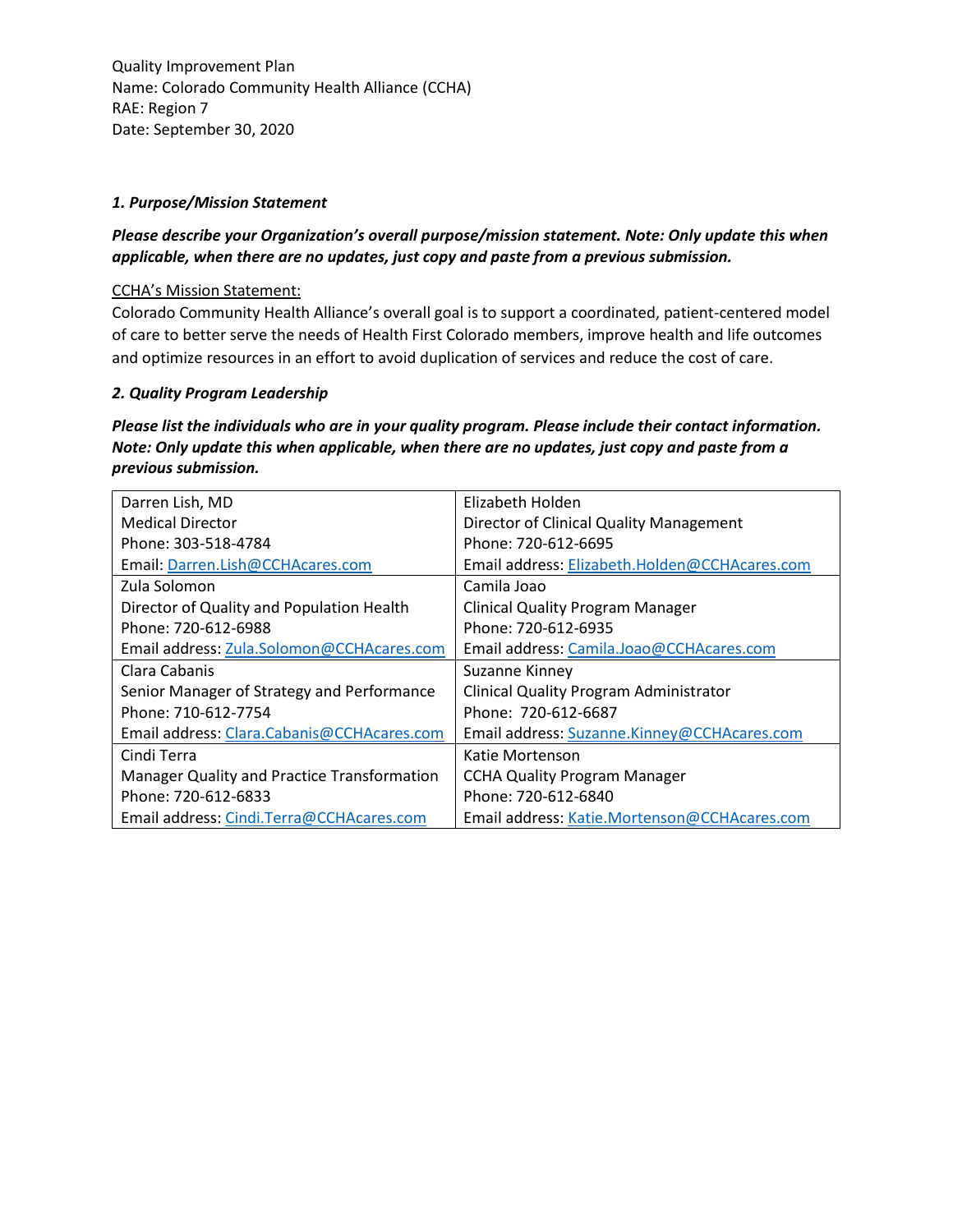# *3. Year Objectives/Top Priorities including a description of the techniques to improve performance, a description of the qualitative and quantitative impact the techniques had on quality and opportunities for improvement identified as well as newly identified opportunities for improvement*

### **Accountable Care Collaborative (ACC) Performance Measures**

CCHA is committed to improving the health outcomes of our most vulnerable populations. Our goal is to monitor and ensure the delivery of consistent, reliable, and integrated Physical Health (PH) and Behavioral Health (BH) services to members so we can collectively achieve the Quadruple Aim goals that focus on population health, patient experience, per capita costs, and provider satisfaction. To achieve this, we are using the Key Performance Indicators (KPIs), the Behavioral Health Incentive Program, and performance pool metrics as our measure of success. Below are descriptions of activities we are working on:

#### *Key Performance Indicators***:**

- Continue sharing internal reports to track interventions, show performance by region and provider including updating baseline information when available.
- Identify areas of opportunity regarding health disparities (e.g. gender, race, and geographic area).
- Utilize practice transformation coaches to engage and educate Primary Care Medical Providers (PCMPs) on the ACC measures and goals.
- Work with practices to improve practice operations, including process improvement, KPI workflows and planning, proper billing and coding, member access, electronic health record assistance, systems training, data and analytics, and transition to member-centered care.
- Distribute KPI incentive dollars to providers through the CCHA Provider Incentive Program and to community partners though the CCHA Community Incentive Program.
- Strategically identify community and health neighborhood partners who best support and align with the goals of the ACC and/or serve members in high risk populations.
- Support providers with resources through the COVID-19 pandemic.
- Support providers with providing telehealth visits and navigating changes in telehealth policies.
- Continue sharing Admission, Discharge, and Transfer (ADT) data with Single Entry Points (SEPs) and Community Centered Boards (CCBs).
- Engage specialists in the ACC and provide education on adding the referring provider's NPI to encounters.
- Utilize feedback from the Member Advisory Committee (MAC) and Performance Improvement Advisory Committee (PIAC) to inform interventions and identify inefficiencies.
- Develop a per-member-per-month (PMPM) payment methodology that incents outcomes and programming.
- Work with the Department of Health Care Policy and Financing (HCPF) to address KPI changes for State Fiscal Year 2021-2022 (SFY21).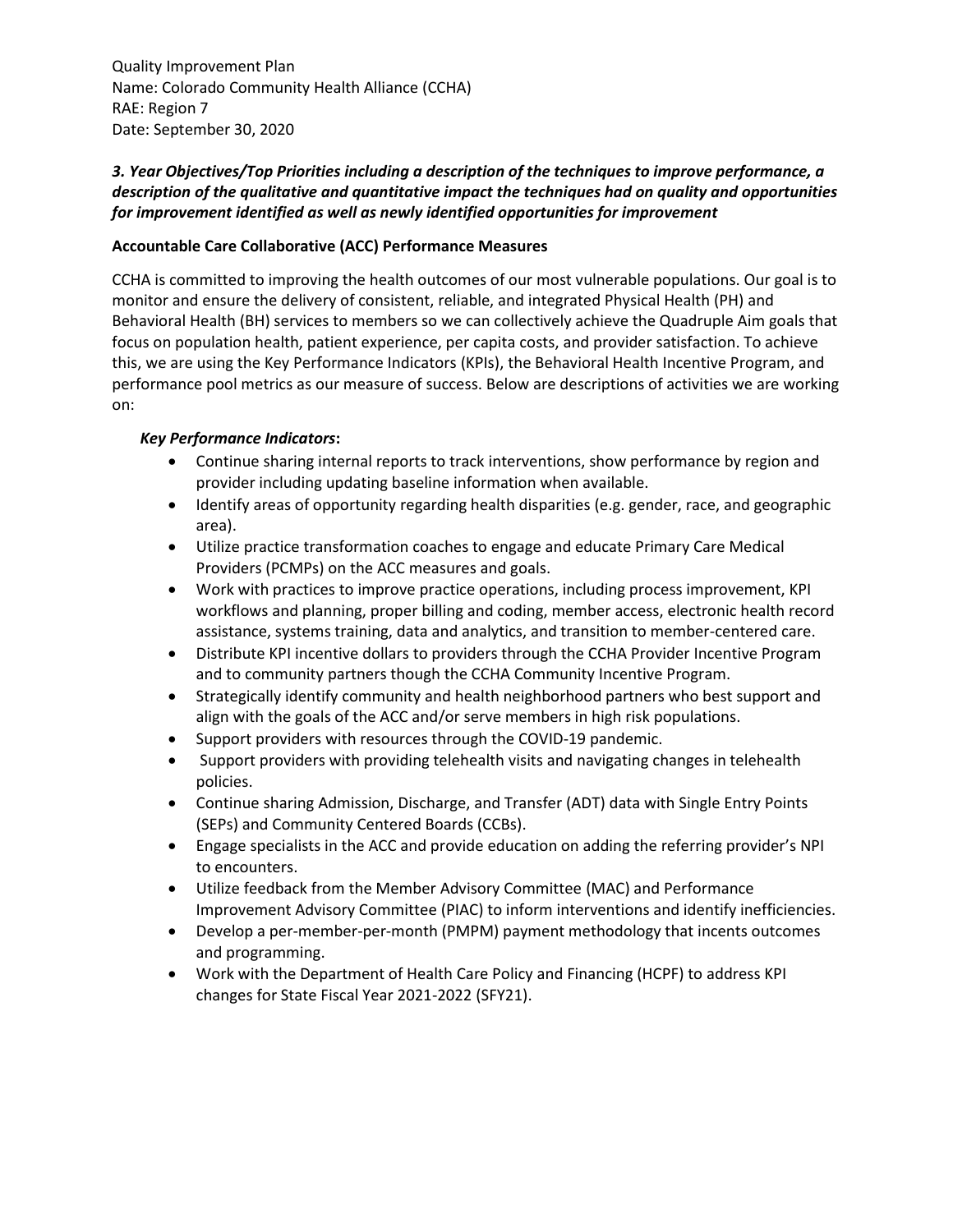#### *Behavioral Health Incentive Measures***:**

- Partner with Community Mental Health Centers (CMHCs) and key providers to identify creative solutions that address gaps in care for the BH incentive performance measures through provider level BH data dashboards and establishment of a network transformation platform, which is utilizing data to drive quality focused transformation meetings.
- Partner with key stakeholders to better support members with Substance Use Disorder (SUD) that are being discharged from the Emergency Department (ED).
- Provide educational materials and complete virtual meet & greets with high volume EDs to educate providers on the importance of timely follow-up.
- Improve social determinants of health (SDOH) data capture on our Region 7 members.
- Increase rate of foster care members receiving BH assessment within 30 days by partnering with county Department of Human Services (DHS).

### *Performance Pool***:**

- Develop interventions and strategies to address metrics.
- Develop Performance Pool dashboards to share with providers.
- Engage and support individual providers, including CCHA's Accountable Care Network in the implementation of interventions.
- Work with community partners, other state agencies and RAEs to develop workflows related to behavioral health engagement for members released from the Department of Corrections.
- Continue to refine outreach methodology to engage identified members.
- Identify and create educational materials for members related to their medications.
- Evaluate the effectiveness of the interventions and identify opportunities for improvement.

## *HCPF Priority Programs:*

- **Diabetes:**
	- o Continue to identify high-risk members and outreach to engage with CCHA's care coordination team.
	- $\circ$  Collaborate with providers on members with diabetes to create shared care plans and incent providers to develop programming that aligns with evidence-based program components.
	- o Continue to refine interventions to achieve intended health outcomes.
	- o Continue to identify community partners and resources to support members and providers manage diabetes.
	- o Educate providers and community partners on our services and referral process.

## **Maternity:**

- $\circ$  In accordance with EPSDT contract requirements, outreach all pregnant women and screen for risks or unmet needs.
- $\circ$  Continue to refine data to identify women at risk for complex delivery to engage with CCHA's care coordination team.
- o Continue to refine interventions for prenatal women, post-partum women, and newborns to achieve intended health outcomes.
- o Identify community partners and resources.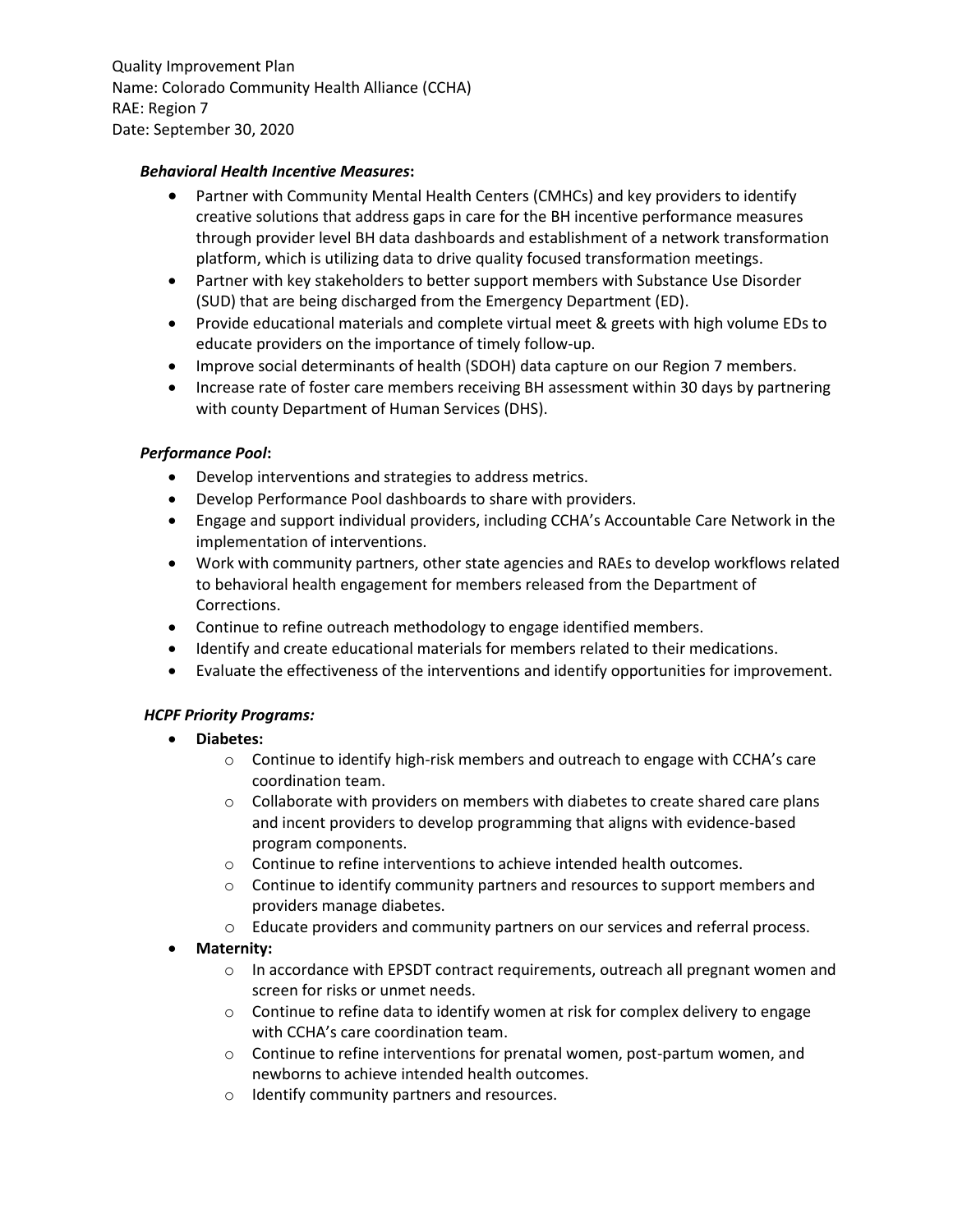- o Incent providers to develop programming that aligns with evidence-based program components.
- o Educate providers and community partners on our services and referral process.

### **Complex Care:**

- $\circ$  Continue to outreach members with complex healthcare needs and provide support through CCHA's care coordination team or provide appropriate referrals for their needs.
- $\circ$  Collaborate with community partners to identify ways to better care for members with complex health needs.
- o Engage and support individual providers, including the Accountable Care Network, in the implementation of interventions for these members.

## **Special Health Care Needs**

- o Collaborate with HCPF, DOC, and other RAEs to develop workflows to best address the justice-involved population.
- $\circ$  Develop programs for members with diabetes, maternity, and complex members.
- $\circ$  Collaborate with SEPs and CCBs to share ADT data for members who are on a Home and Community Based (HCBS) waiver and meet monthly to review cases on shared members.

#### **Patient Safety and Quality:**

CCHA's patient safety goals aim to promote safe clinical practices in all aspects of clinical care and service; to engage members and providers concerning patient safety in all aspects of patient interaction; and to identify and implement system and process improvements that promote patient safety and high quality care throughout the health plan and care delivery system. To achieve this CCHA has operationalized the following:

#### *Quality Management Committee (QMC):*

Provides program direction and oversight to make sure CCHA operates as one combined entity that integrates clinical care, operations, management, and data systems. The QMC is the forum for interdepartmental participation and works to establish the long-term strategic vision for the Quality Management (QM) Program. This committee will evaluate the annual QI Program's overall effectiveness in the following areas:

- Member Satisfaction: Establish a process to measure and monitor member satisfaction
- Monitor program performance using the following tools:
	- o KPI and BH incentive measures
	- o PIP activity and results
	- o HSAG annual site audit results
	- o Provider performance, including CCHA's Accountable Care Network
	- o Grievances
	- o Quality of Care Concerns
	- o CCHA administrative and service performance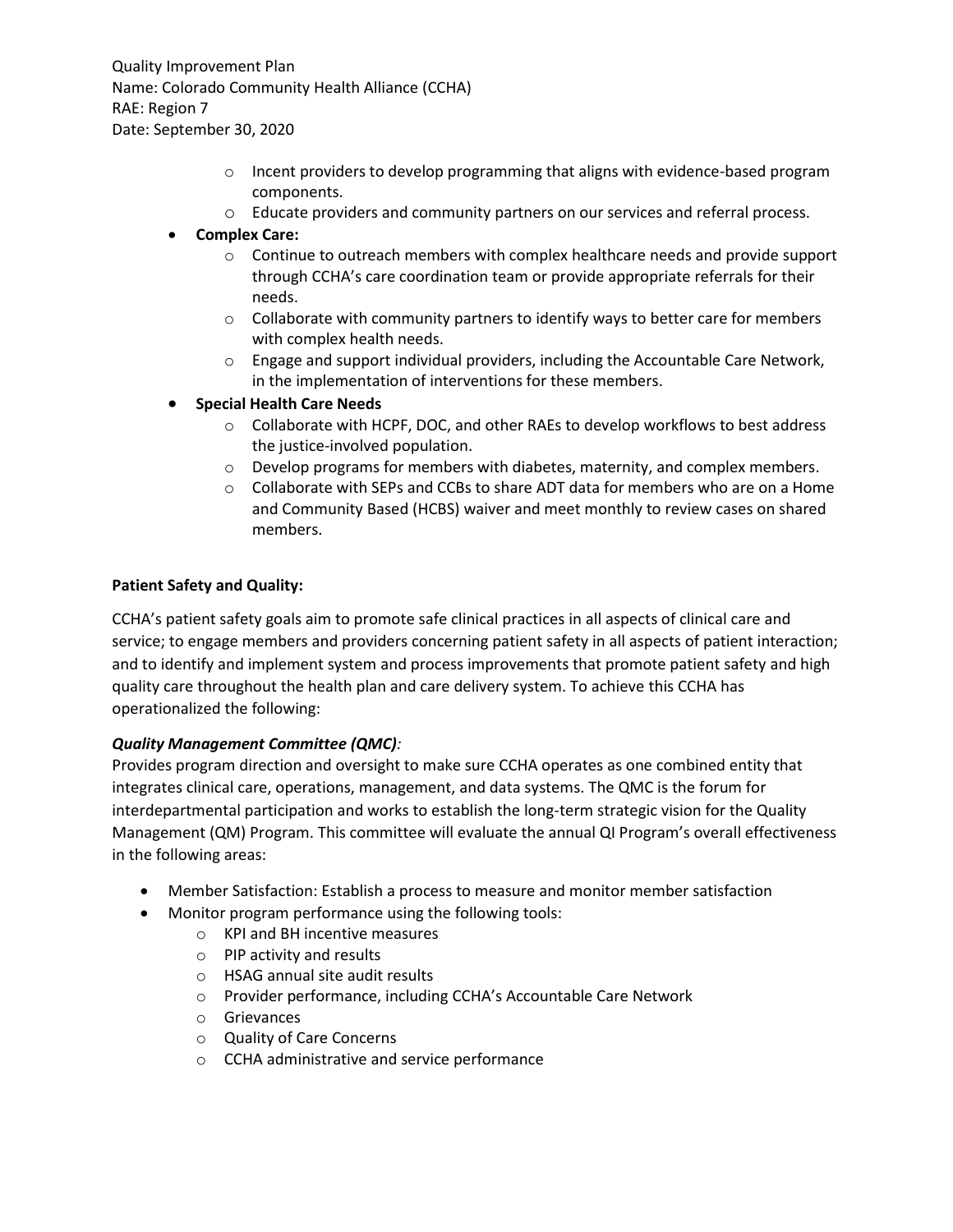### *Member Grievances:*

CCHA has a process in place to support member grievances and/or complaints for any matter relating to our contract including a process to trend and track information, which is used to improve patient safety and quality, drive program improvement activities, modification, and development. CCHA's goals are:

- 90% timeframe compliance within initial 15 business day review period
- 100% timeframe compliance within extended 14 calendar day review period
- 100% of clinical grievances will be investigated by clinical staff

## *Quality of Care (QOC) Concerns:*

CCHA has created a QOC process, which encourages timely and accurate submissions from our provider network and internal care management staff. In conjunction with CCHA's Medical Director, a severity level is assigned for each QOCC and an investigation that supports the severity level is completed on all cases. All QOCCs are tracked, trended, and reported to our QMC, which is then used to promote patient safety and quality, and inform credentialing processes, network training and program improvement activities. CCHA's goals are:

- Annual training of internal CCHA staff to identify QOC concerns. 80% of member facing staff will receive QOC training.
- Investigate, analyze, track, and trend QOC issues—Identify trends and opportunities for program development and improvement in clinical care.
- Facilitate network provider meetings to discuss QOC trends and systemic opportunities for improvement.

#### **Performance Improvement Projects (PIPs):**

CCHA will use data to develop and implement strategies to address depression screenings and follow up after a positive depression screening.

## *Please fill out the following template for all projects that are associated with the programs listed in the gray boxes.*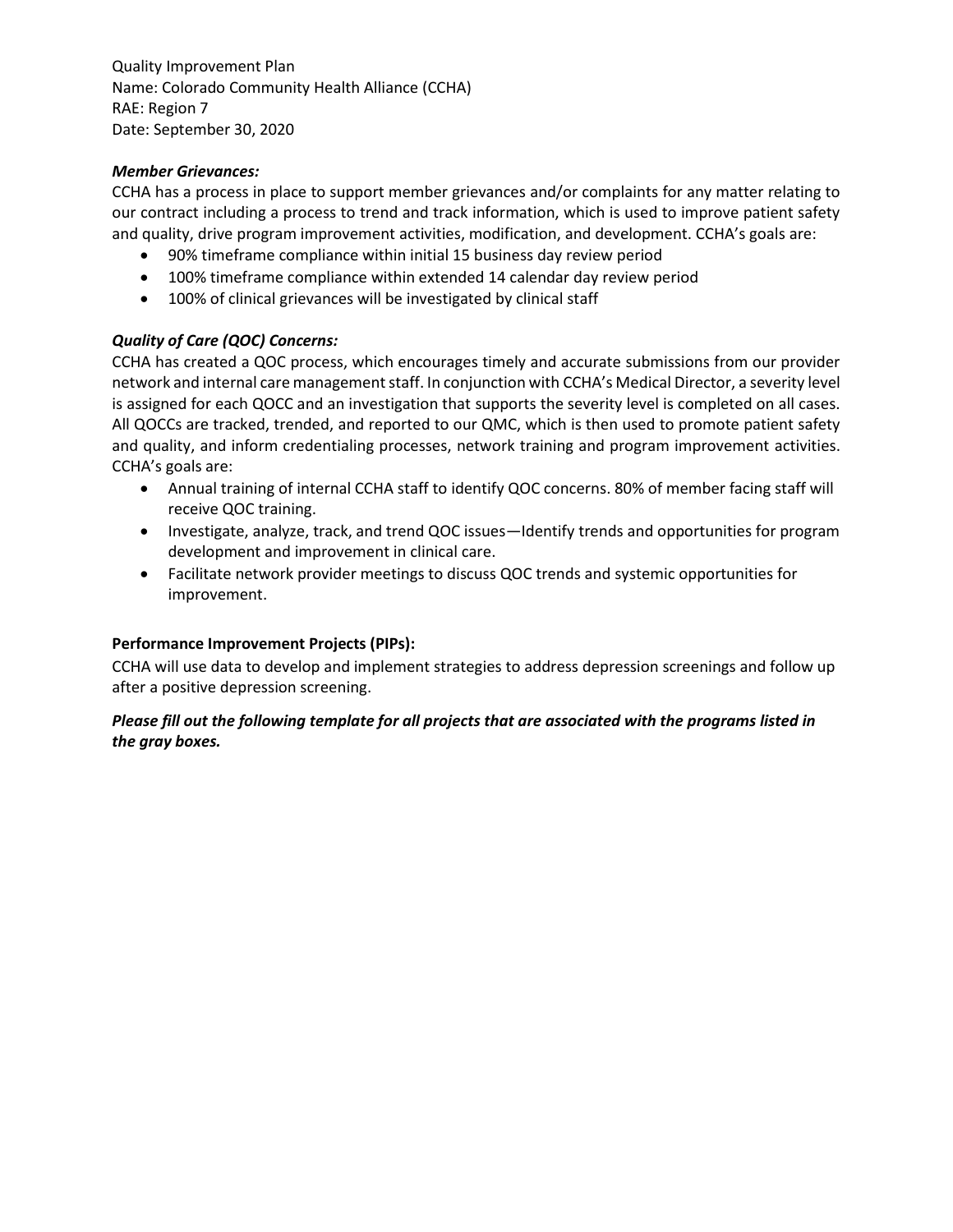| Goal                                                                                                                                | <b>Fiscal Year 20-21</b><br><b>Project/Initiative</b>                                                                                                                             | <b>Targeted</b><br><b>Completion</b><br><b>Date</b> | Action(s)                                                                                                                                                                                                                                                                                                                                            |  |
|-------------------------------------------------------------------------------------------------------------------------------------|-----------------------------------------------------------------------------------------------------------------------------------------------------------------------------------|-----------------------------------------------------|------------------------------------------------------------------------------------------------------------------------------------------------------------------------------------------------------------------------------------------------------------------------------------------------------------------------------------------------------|--|
| Performance Improvement Projects                                                                                                    |                                                                                                                                                                                   |                                                     |                                                                                                                                                                                                                                                                                                                                                      |  |
| Successfully complete modules one<br>and two for the Depression<br>Screening and Follow-Up after<br>Positive Depression Screen PIP. | Use data and collaborate<br>with partners to design,<br>implement and refine<br>interventions as needed.                                                                          | June 30, 2021                                       | Establish partnerships for<br>successful attainment of SFY21<br>PIP targets.<br>Use data to create a Smart<br>AIM goal, identify potential<br>partners, and detect<br>opportunities for<br>improvement.<br>Submit all modules by the<br>determined due dates.                                                                                        |  |
| Performance Measurement Data Driven Projects                                                                                        |                                                                                                                                                                                   |                                                     |                                                                                                                                                                                                                                                                                                                                                      |  |
| Key Performance Indicators: Work<br>with HCPF to determine SFY21 KPI<br>changes.                                                    | Collaborate with PCMPs and<br>run data to provide<br>meaningful feedback to<br>HCPF.                                                                                              | June 30, 2021                                       | Run data.<br>Collect provider feedback.<br>Train PCMPs on any changes<br>and update KPI education<br>materials.                                                                                                                                                                                                                                      |  |
| Key Performance Indicators:<br>Achieve Tier 1 goal for four of the<br>seven KPIs.                                                   | Engage with PCMPs and<br>ACN providers in quality<br>improvement processes.<br>Partner with community<br>organizations to align efforts<br>and processes to achieve KPI<br>goals. | June 30, 2021                                       | Leverage the Provider<br>Incentive Program to increase<br>engagement of PCMPs in<br>practice transformation efforts<br>to improve PCMP KPI<br>performance.<br>Share actionable data with<br>practices and use this to create<br>best practices.<br>Utilize care coordination to<br>educate members and connect<br>them with appropriate<br>services. |  |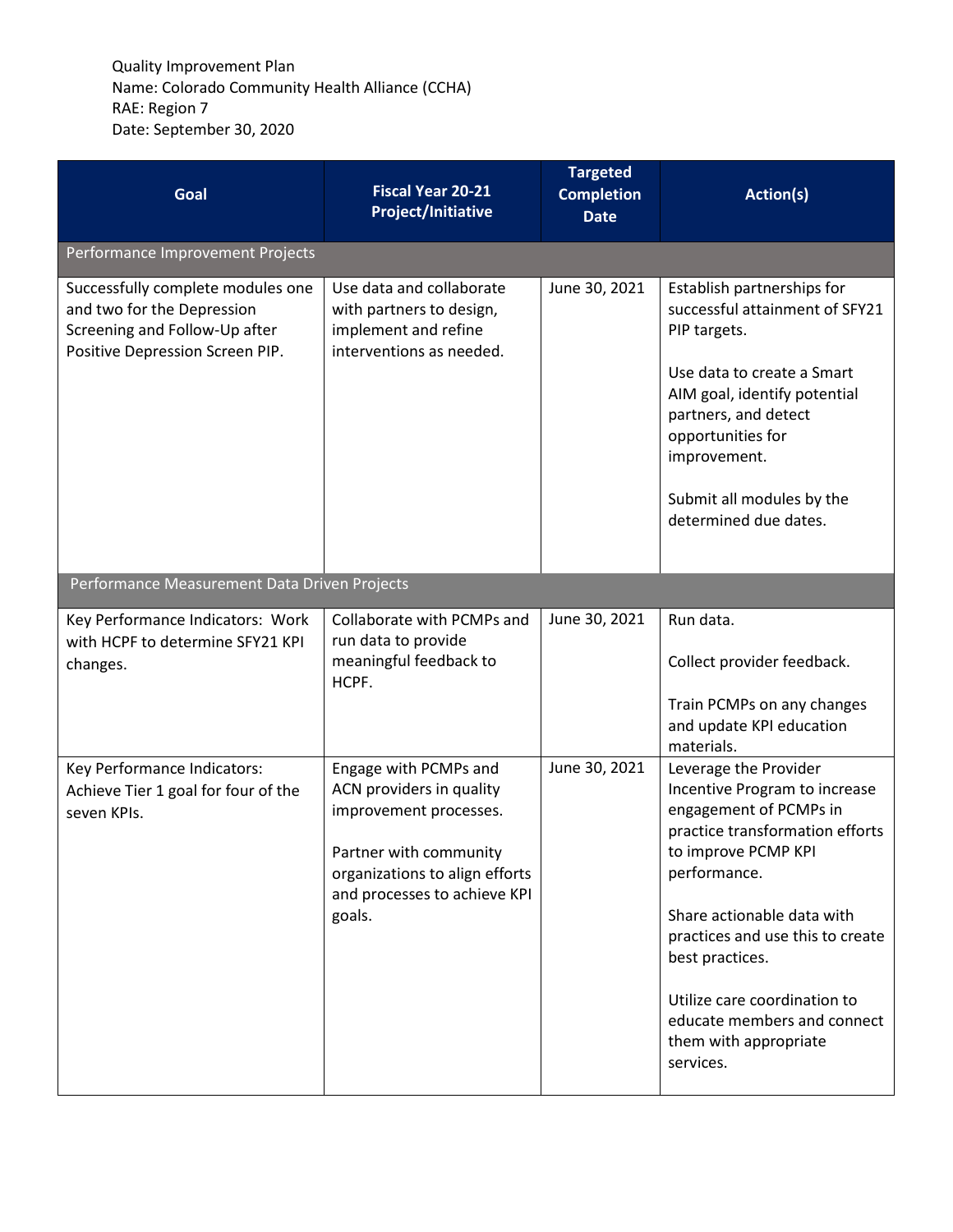| Goal                                                                                                                           | <b>Fiscal Year 20-21</b><br><b>Project/Initiative</b>                                  | <b>Targeted</b><br><b>Completion</b><br><b>Date</b> | Action(s)                                                                                                             |
|--------------------------------------------------------------------------------------------------------------------------------|----------------------------------------------------------------------------------------|-----------------------------------------------------|-----------------------------------------------------------------------------------------------------------------------|
|                                                                                                                                |                                                                                        |                                                     | Incorporate feedback from the<br>PIAC and MAC to inform KPI<br>interventions.                                         |
|                                                                                                                                |                                                                                        |                                                     | Support providers with using<br>telemedicine to help achieve<br>KPIs during the COVID-19<br>pandemic.                 |
|                                                                                                                                |                                                                                        |                                                     | Engage specialists in the ACC<br>and provide education on<br>adding referring provider NPI<br>on encounters.          |
| Improve social determinants of<br>health (SDOH) data capture.                                                                  | Reduce health disparities,<br>improve health outcomes,<br>and reduce cost.             | June 30, 2021                                       | Complete a market analysis to<br>identify SDOH trends.                                                                |
|                                                                                                                                |                                                                                        |                                                     | Identify one means of<br>consistent data collection.                                                                  |
| <b>BH Incentive Measures: Establish</b><br>network transformation platform.                                                    | Support providers with<br>targeted quality scorecards<br>to facilitate improved metric | June 30, 2021                                       | Create provider-level data<br>dashboards.                                                                             |
|                                                                                                                                | performance.                                                                           |                                                     | Identify 1-3 high level<br>providers and establish regular<br>and ongoing quality focused<br>transformation meetings. |
|                                                                                                                                |                                                                                        |                                                     | Identify common purpose and<br>SMART goals aimed at<br>improving health outcomes or<br>reducing costs.                |
| <b>BH Incentive Measures: Increase</b><br>the rate of foster care members<br>receiving BH assessments within 30<br>days by 5%. | Establish an effective and<br>collaborative referral<br>process.                       | June 30, 2021                                       | Complete memoranda of<br>understanding (MOU) with<br>county DHS to facilitate<br>meaningful data sharing.             |
|                                                                                                                                |                                                                                        |                                                     | Establish timely referral<br>process with county DHS.                                                                 |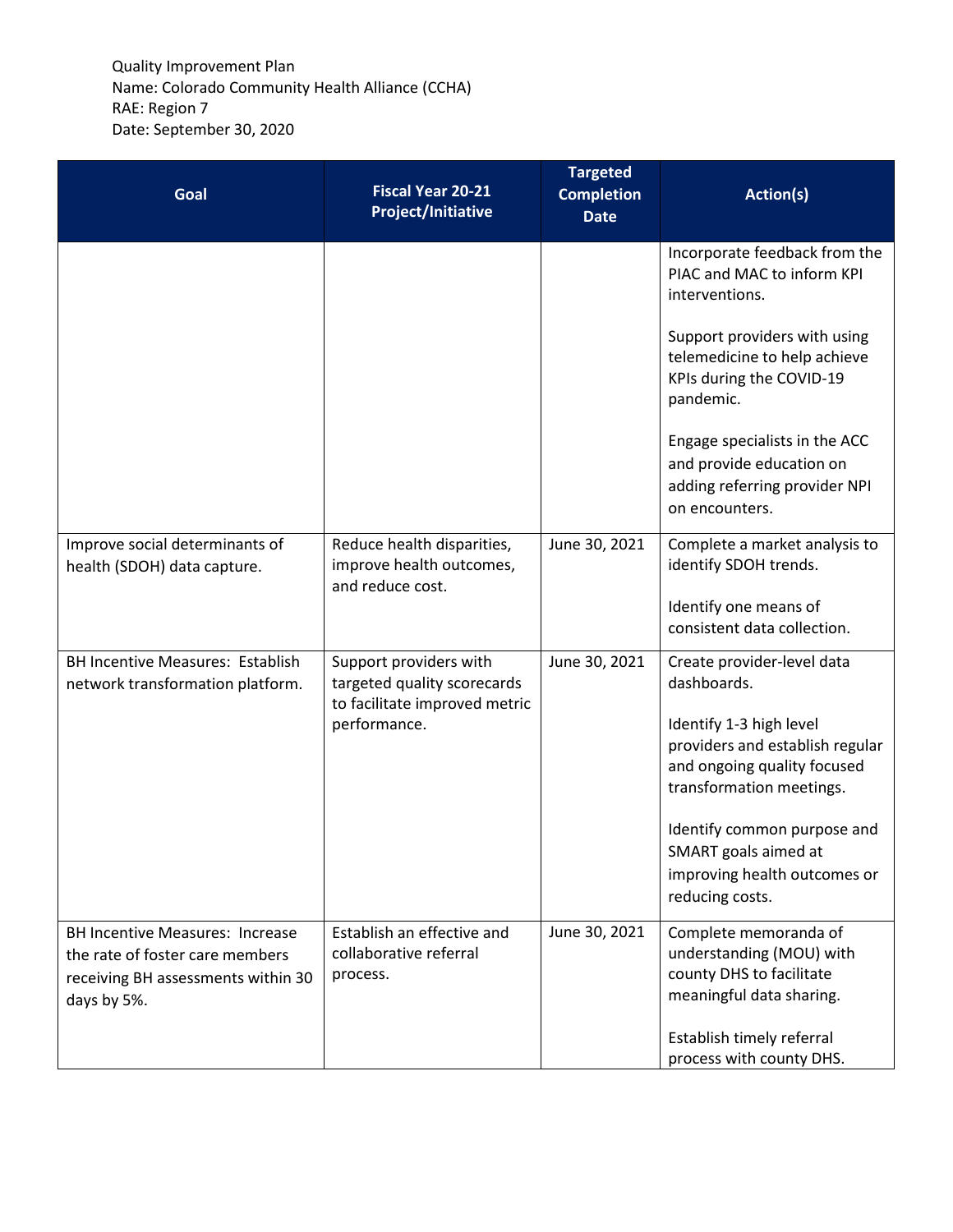| Goal                                                                                                     | <b>Fiscal Year 20-21</b><br><b>Project/Initiative</b>                       | <b>Targeted</b><br><b>Completion</b><br><b>Date</b> | Action(s)                                                                                                                                             |
|----------------------------------------------------------------------------------------------------------|-----------------------------------------------------------------------------|-----------------------------------------------------|-------------------------------------------------------------------------------------------------------------------------------------------------------|
| <b>BH Incentive Measures: Increase</b><br>the rate of engagement in                                      | Conduct outreach calls to<br>members to support                             | June 30, 2021                                       | Establish internal outreach call<br>process.                                                                                                          |
| outpatient behavioral health care<br>after an ED visit for a covered SUD<br>by 5%.                       | outpatient appointment<br>setting within 7 days of<br>discharge.            |                                                     | Partner with local providers to<br>facilitate timely access.                                                                                          |
|                                                                                                          |                                                                             |                                                     | Train ED staff on behavioral<br>health incentive program, the<br>measure and aftercare<br>resources.                                                  |
| <b>BH Incentive Measures: Increase</b><br>the rate of engagement in<br>outpatient behavioral health care | Engage ACN providers to<br>align efforts on performance<br>pool metrics     | June 30, 2021                                       | Develop interventions and<br>strategies to address metrics.                                                                                           |
| after an ED visit for a covered SUD<br>by 5%.                                                            |                                                                             |                                                     | Participate in workgroups<br>involving community partners<br>and other state agencies.                                                                |
| 411 Audit: Support improvement<br>of providers' documentation to<br>comply with USCS standards and       | Facilitate and oversee 411<br>Audit Quality Improvement<br>processes.       | June 30, 2021                                       | Work with HSAG to determine<br>quality improvement targets.                                                                                           |
| requirements.                                                                                            |                                                                             |                                                     | Partner with providers to<br>develop and implement<br>improvement processes.                                                                          |
| Performance pool: Meet at least<br>one medication adherence<br>measure.                                  | Engage with PCMPs and ACC<br>providers in quality<br>improvement processes. | June 30, 2021                                       | Develop dashboards using<br>actionable pharmacy data and<br>share with providers.                                                                     |
|                                                                                                          |                                                                             |                                                     | Identify and create educational<br>material for members related<br>to their medications.                                                              |
| Performance pool: Meet at least<br>two of four core metrics.                                             | Engage ACN providers to<br>align efforts on performance<br>pool metrics.    | June 30, 2021                                       | Develop interventions and<br>strategies to address metrics.<br>Participate in workgroups<br>involving community partners<br>and other state agencies. |
|                                                                                                          |                                                                             |                                                     |                                                                                                                                                       |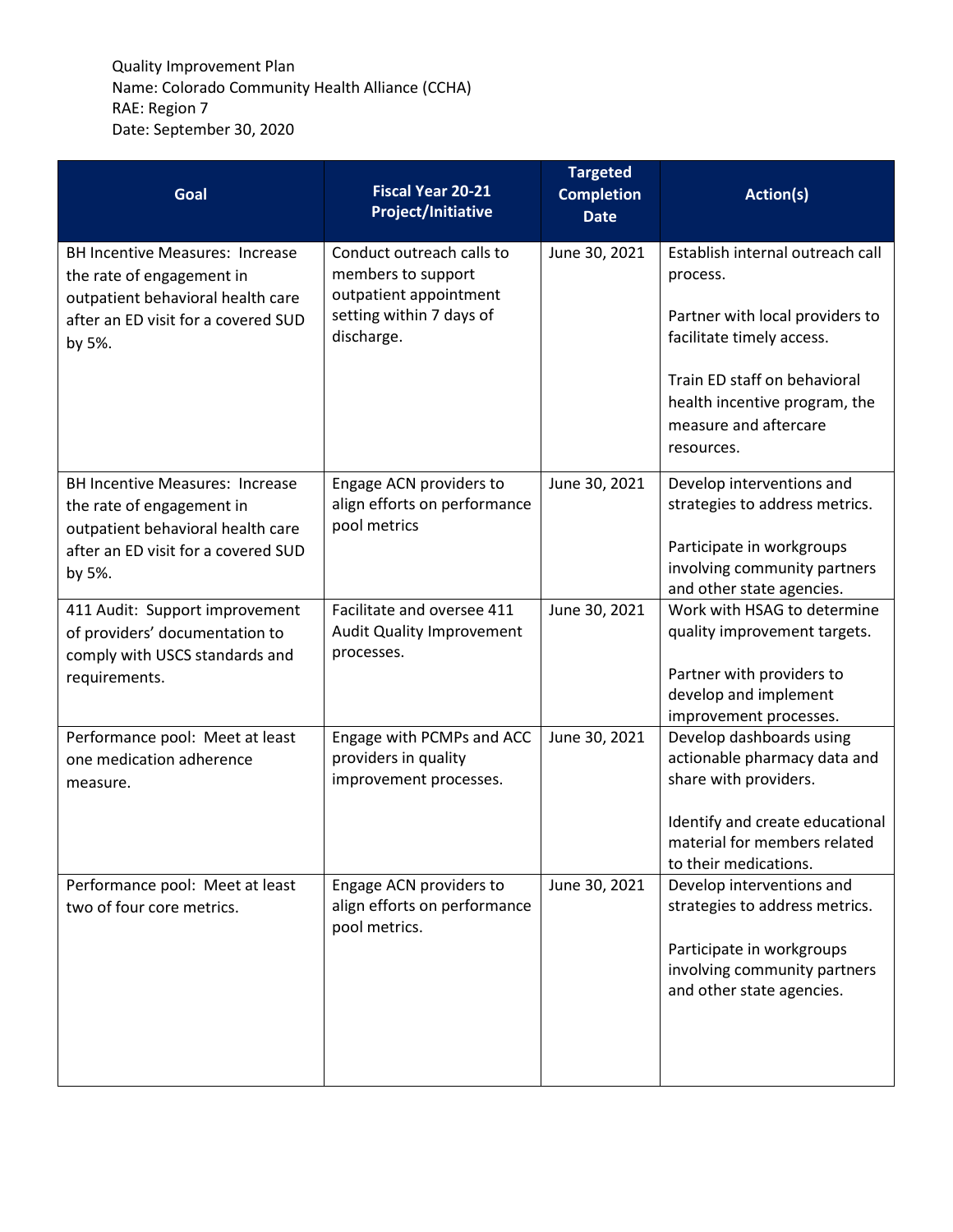| Goal                                                                                                                             | <b>Fiscal Year 20-21</b><br><b>Project/Initiative</b>                                                                                         | <b>Targeted</b><br><b>Completion</b><br><b>Date</b> | Action(s)                                                                                                                                                                                                                             |
|----------------------------------------------------------------------------------------------------------------------------------|-----------------------------------------------------------------------------------------------------------------------------------------------|-----------------------------------------------------|---------------------------------------------------------------------------------------------------------------------------------------------------------------------------------------------------------------------------------------|
| Member Experience of Care Improvement Driven Projects                                                                            |                                                                                                                                               |                                                     |                                                                                                                                                                                                                                       |
| Monitor member experience,<br>perceptions, accessibility and<br>adequacy of services within the<br>region for behavioral health. | Review survey results with<br>key stakeholders to<br>determine how best to use<br>survey results.                                             | June 30, 2021                                       | Develop individual satisfaction<br>measures that are specific to<br>the CMHCs with input and<br>collaboration from the CMHCs.<br>Begin monitoring satisfaction<br>results on an ongoing basis<br>through monthly quality<br>meetings. |
| CAHPS Survey: Improve member<br>experience of care.                                                                              | Use CAHPS data to identify<br>potential interventions and<br>work with providers to<br>implement and test.                                    | June 30, 2021                                       | Share results with practices<br>whose members were<br>surveyed and work with<br>quality improvement teams to<br>address areas for opportunity.                                                                                        |
| Member Grievances: 90% of<br>member grievances will be<br>completed within 15 business days.                                     | Member grievance<br>completion provides an<br>opportunity for increased<br>member satisfaction,<br>identification of areas of<br>improvement. | Quarterly<br>reporting,<br>ongoing                  | Process and workflows in<br>place, reporting to HCPF, QMC,<br>MAC, and PIAC Committees on<br>a quarterly basis.                                                                                                                       |
| Member Grievances: 100% of<br>member grievances will be<br>completed within the extended 14<br>calendar days.                    | Member grievance<br>completion provides an<br>opportunity for increased<br>member satisfaction,<br>identification of areas of<br>improvement. | Quarterly<br>reporting,<br>ongoing                  | Process and workflows in<br>place, reporting to HCPF, QMC,<br>MAC, and PIAC Committees on<br>a quarterly basis.                                                                                                                       |
| Member Grievances: 100% clinical<br>grievances will be investigated by<br>clinical staff.                                        | Clinical grievance process.                                                                                                                   | Ongoing                                             | Clinical grievance process will<br>be transferred to clinical staff.                                                                                                                                                                  |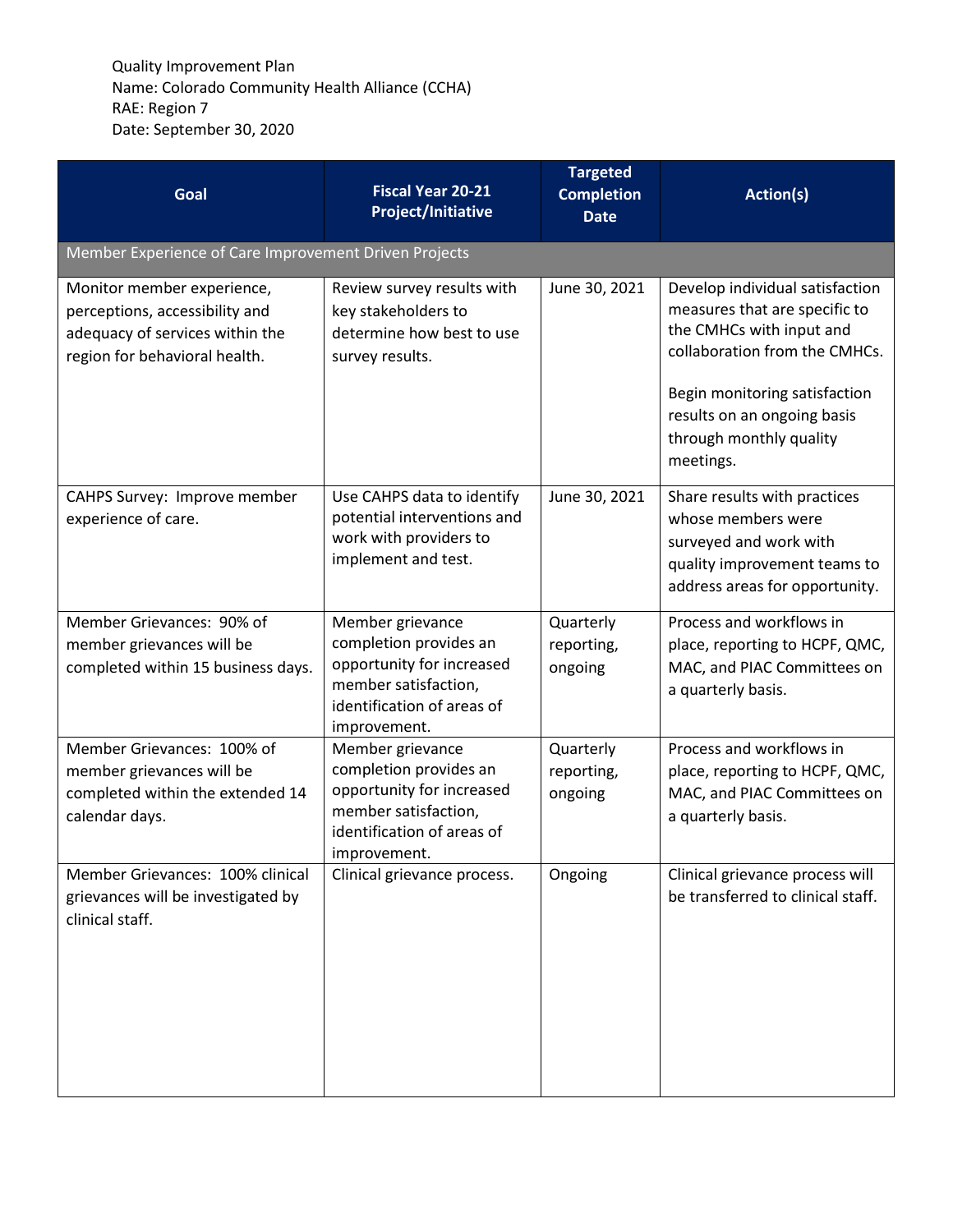| Goal                                                                                                                                                                                                                                                       | <b>Fiscal Year 20-21</b><br><b>Project/Initiative</b>                    | <b>Targeted</b><br><b>Completion</b><br><b>Date</b> | Action(s)                                                                                                                                                                                                                                                                                                                                                  |
|------------------------------------------------------------------------------------------------------------------------------------------------------------------------------------------------------------------------------------------------------------|--------------------------------------------------------------------------|-----------------------------------------------------|------------------------------------------------------------------------------------------------------------------------------------------------------------------------------------------------------------------------------------------------------------------------------------------------------------------------------------------------------------|
| Under and Over Utilization of Services Projects                                                                                                                                                                                                            |                                                                          |                                                     |                                                                                                                                                                                                                                                                                                                                                            |
| COUP: Attempt to outreach 100%<br>of members identified by HCPF on<br>the quarterly COUP lists and<br>employ new outreach procedures,<br>scripts, and workflows to engage<br>members and collaborate with our<br>primary care providers and<br>pharmacies. | Continue tracking outreach<br>to quarterly COUP<br>members.              | June 30, 2021                                       | Continue assessing outreach<br>strategy to best reach<br>members.<br>Engage members in care<br>coordination.                                                                                                                                                                                                                                               |
| COUP: Identify members who may<br>benefit from lock-in, and engage<br>the assigned PCMP and member to<br>initiate lock-in, as appropriate.                                                                                                                 | Utilize COUP lock-in in<br>collaboration with PCMPs.                     | June 30, 2021                                       | Provide annual training for<br>care coordinators on lock-in<br>processes and identify anyone<br>engaged with care<br>coordination that may be<br>appropriate for lock-in.<br>Work with ACNs to identify<br>members that may be<br>appropriate for lock-in.<br>Evaluate members who have<br>been locked-in for<br>appropriateness for continued<br>lock-in. |
| Quality and Appropriateness of Care Furnished to Members with Special Health Care Needs Projects                                                                                                                                                           |                                                                          |                                                     |                                                                                                                                                                                                                                                                                                                                                            |
| Foster care: Continue working to<br>engage members in care<br>coordination or appropriate<br>Department of Human Services<br>(DHS) resources.                                                                                                              | Continue to engage<br>members in foster care and<br>connect to services. | June 30, 2021                                       | <b>Engaging and connecting</b><br>members to appropriate<br>services.<br>Continue collaborating with<br>DHS on joint trainings for case<br>workers and CCs, including<br>monthly meetings with county<br>DHS leadership and CCHA care<br>coordination.                                                                                                     |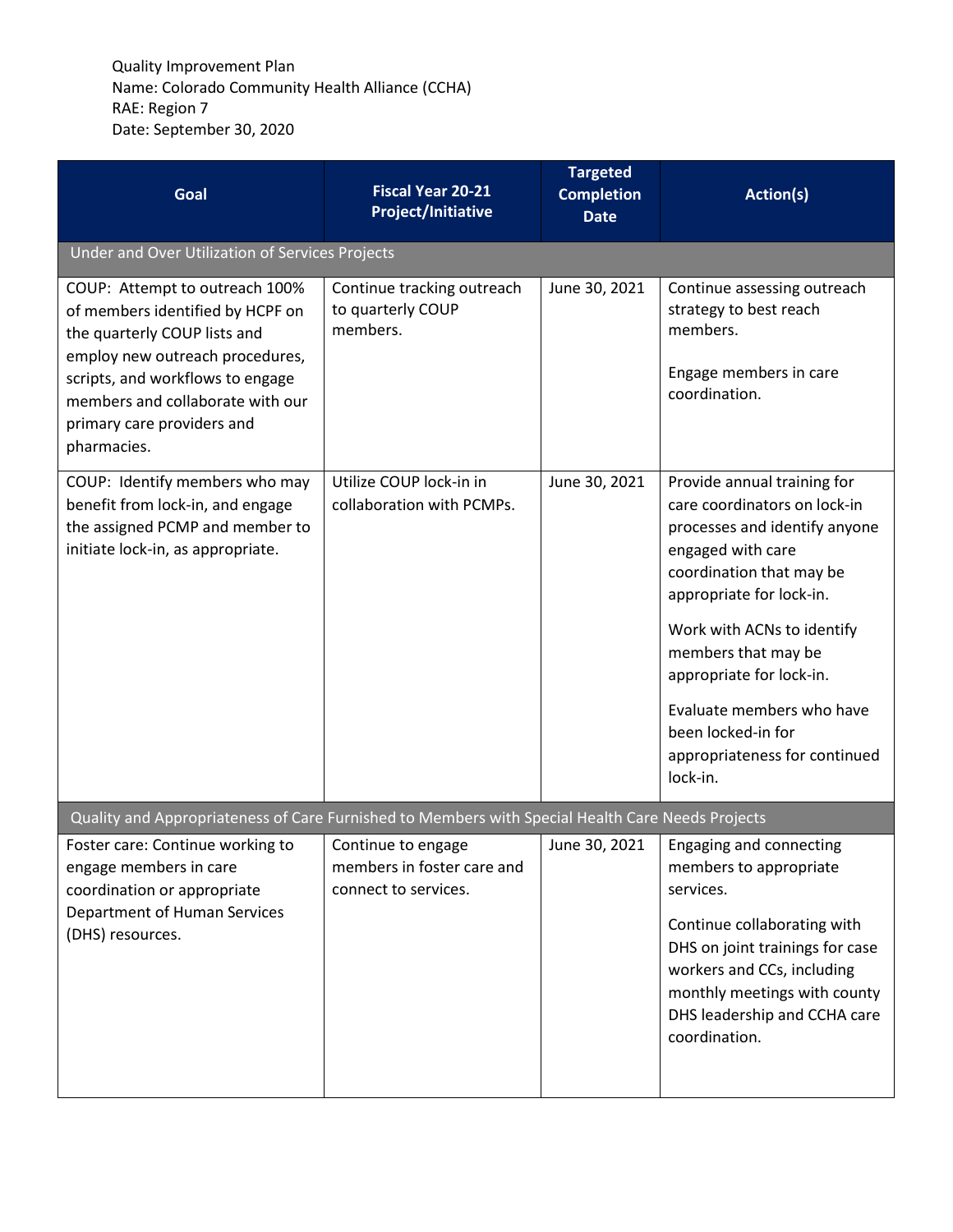| Goal                                                                                                                                                          | <b>Fiscal Year 20-21</b><br><b>Project/Initiative</b>         | <b>Targeted</b><br><b>Completion</b><br><b>Date</b> | Action(s)                                                                                                                                                                                                                                                                   |
|---------------------------------------------------------------------------------------------------------------------------------------------------------------|---------------------------------------------------------------|-----------------------------------------------------|-----------------------------------------------------------------------------------------------------------------------------------------------------------------------------------------------------------------------------------------------------------------------------|
|                                                                                                                                                               |                                                               |                                                     | Continue work with<br>appropriate DHS offices to<br>identify needs and connect to<br>resources.                                                                                                                                                                             |
|                                                                                                                                                               |                                                               |                                                     | Develop roles and<br>responsibilities document for<br>care coordination staff and<br>community partners.                                                                                                                                                                    |
|                                                                                                                                                               |                                                               |                                                     | Create a process to engage<br>DHS in EPSDT related outreach<br>for foster care outreach.                                                                                                                                                                                    |
|                                                                                                                                                               |                                                               |                                                     | Develop PCMP payment<br>methodology that pays a<br>higher per-member per-month<br>(PMPM) payment for children<br>in foster care.                                                                                                                                            |
| Justice-involved population:<br>attempt to outreach 100% of<br>members released from DOC on<br>the RAE list.                                                  | Track outreach to DOC<br>released members.                    | June 30, 2021                                       | Continue assessing outreach<br>strategy to best reach<br>members.                                                                                                                                                                                                           |
|                                                                                                                                                               |                                                               |                                                     | Engage members in care<br>coordination.                                                                                                                                                                                                                                     |
| Justice-involved population:<br>Increase engagement with DOC<br>members and ensure that they are<br>connected to appropriate<br>resources in a timely manner. | Engage DOC released<br>members in and connect to<br>services. | June 30, 2021                                       | Continue working with HCPF,<br>DOC and other RAEs to create<br>statewide workflows.<br>Collaborate with other RAES to<br>create a framework for<br>statewide reporting.<br>Develop PCMP payment<br>methodology that pays a<br>higher PMPM for members<br>released from DOC. |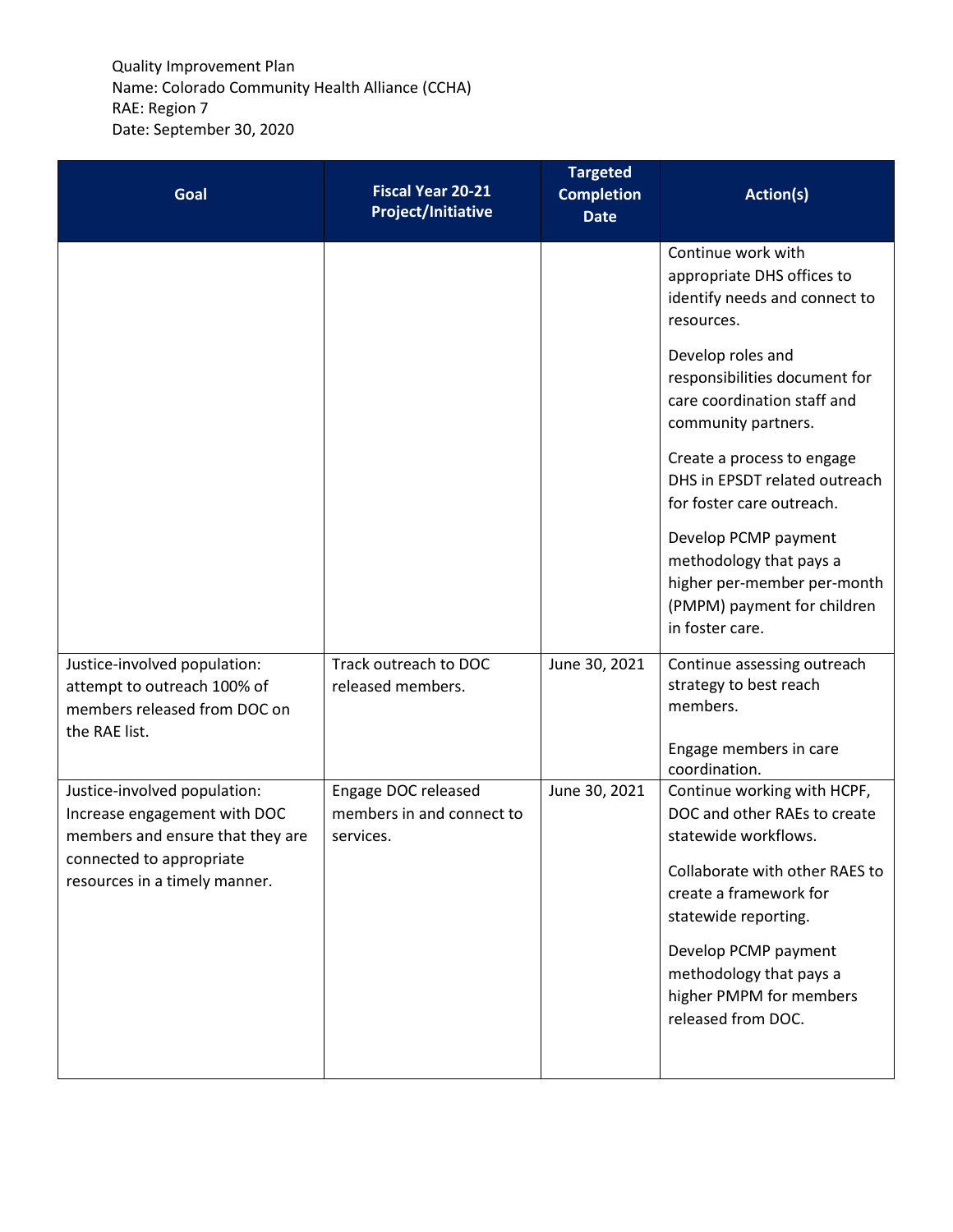| Goal                                                                                                                                   | <b>Fiscal Year 20-21</b><br><b>Project/Initiative</b>                                                               | <b>Targeted</b><br><b>Completion</b><br><b>Date</b> | Action(s)                                                                                                                                                                                                                                |
|----------------------------------------------------------------------------------------------------------------------------------------|---------------------------------------------------------------------------------------------------------------------|-----------------------------------------------------|------------------------------------------------------------------------------------------------------------------------------------------------------------------------------------------------------------------------------------------|
|                                                                                                                                        |                                                                                                                     |                                                     | Leverage community<br>relationships to understand<br>where members frequent in<br>order to develop bi-directional<br>referral work flows.<br>Attempt to connect members<br>with behavioral health services<br>within 14 days of release. |
| Special Health Care Needs: Refine<br>programs; identify, connect and<br>engage members; and develop<br>mechanisms to measure outcomes. | Refine programs, develop<br>interventions, and evaluate<br>effectiveness for members<br>with diabetes, pregnant and | June 30, 2021                                       | Identify and engage high-risk<br>members who will benefit<br>from participation in each<br>program.                                                                                                                                      |
|                                                                                                                                        | post-partum women, and<br>complex members.                                                                          |                                                     | Develop and refine<br>interventions to address<br>member's needs and improve<br>outcomes.                                                                                                                                                |
|                                                                                                                                        |                                                                                                                     |                                                     | Develop PCMP payment<br>methodology that pays a<br>higher PMPM for pregnant<br>members.                                                                                                                                                  |
|                                                                                                                                        |                                                                                                                     |                                                     | Develop PCMP payment<br>methodology that incents<br>PCMP program development<br>based on evidence based<br>components.                                                                                                                   |
|                                                                                                                                        |                                                                                                                     |                                                     | Identify community partners<br>and resources for members in<br>each of these programs.                                                                                                                                                   |
|                                                                                                                                        |                                                                                                                     |                                                     | Evaluate the effectiveness of<br>the internal diabetes,<br>maternity and complex<br>member programs.                                                                                                                                     |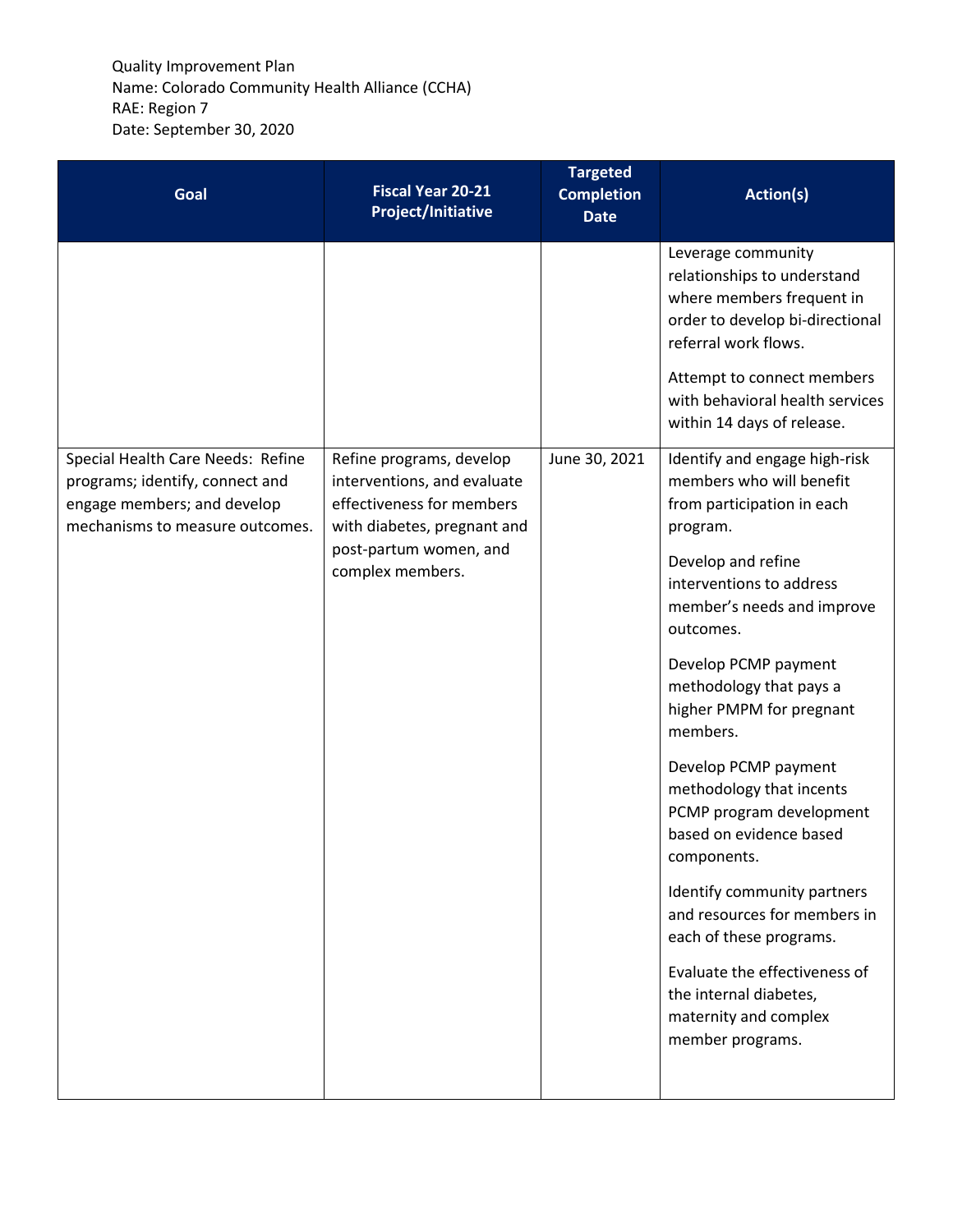| Goal                                                                                                                                 | <b>Fiscal Year 20-21</b><br><b>Project/Initiative</b>                                                                                                                                                                                                             | <b>Targeted</b><br><b>Completion</b><br><b>Date</b>         | Action(s)                                                                                                                                                   |
|--------------------------------------------------------------------------------------------------------------------------------------|-------------------------------------------------------------------------------------------------------------------------------------------------------------------------------------------------------------------------------------------------------------------|-------------------------------------------------------------|-------------------------------------------------------------------------------------------------------------------------------------------------------------|
|                                                                                                                                      |                                                                                                                                                                                                                                                                   |                                                             | Work with SEPs and CCBs to<br>share ADT data for HCBS<br>waiver members and conduct<br>complex case reviews monthly<br>to discuss shared members.           |
| Quality of Care Concern (QOC) Monitoring                                                                                             |                                                                                                                                                                                                                                                                   |                                                             |                                                                                                                                                             |
| QOC: Increase collaboration with<br>network providers to identify best<br>practices to minimize quality of<br>care concerns.         | Providers will share best<br>practices at the quarterly<br>QMC meetings.                                                                                                                                                                                          | Quarterly                                                   | Engage QMC participants to<br>share best practices that<br>improve clinical outcomes.<br>Share a minimum of 4 best<br>practices with community<br>partners. |
| QOC: Implement QOC/Critical<br>Incident (CI) reviews with<br>AspenPointe.                                                            | Analysis of QOC and CI<br>events to identify any gaps<br>or barriers in clinical care<br>provision.                                                                                                                                                               | Reviews occur<br>as serious<br>incidences are<br>identified | <b>CCHA and AspenPointe will</b><br>partner on reviews and<br>establish a minimum quarterly<br>meetings.                                                    |
| QOC: Enhance service<br>coordination and linkage to SUD<br>resources for high cost/high<br>utilizing members with SUD<br>conditions. | <b>CCHA and AspenPointe will</b><br>collaborate to identify any<br>gaps in service/QOC<br>concerns through focused<br>case reviews.                                                                                                                               | June 30, 2021                                               | Review medical records and<br>conduct case reviews with<br>AspenPointe.                                                                                     |
| <b>External Quality Review Driven Projects</b>                                                                                       |                                                                                                                                                                                                                                                                   |                                                             |                                                                                                                                                             |
| Site Audits: Achieve a met score on<br>all standards or successfully<br>complete any necessary corrective<br>action plans.           | Ensure compliance with the<br>Medicaid contract around<br>these standards:<br>subcontracts and<br>delegation, provider<br>participation and program<br>integrity, credentialing and<br>recredentialing, and quality<br>assessment and<br>performance improvement. | June 30, 2021                                               | Review current policies and<br>procedures related to the<br>audit standards to ensure<br>compliance and identify areas<br>of improvement.                   |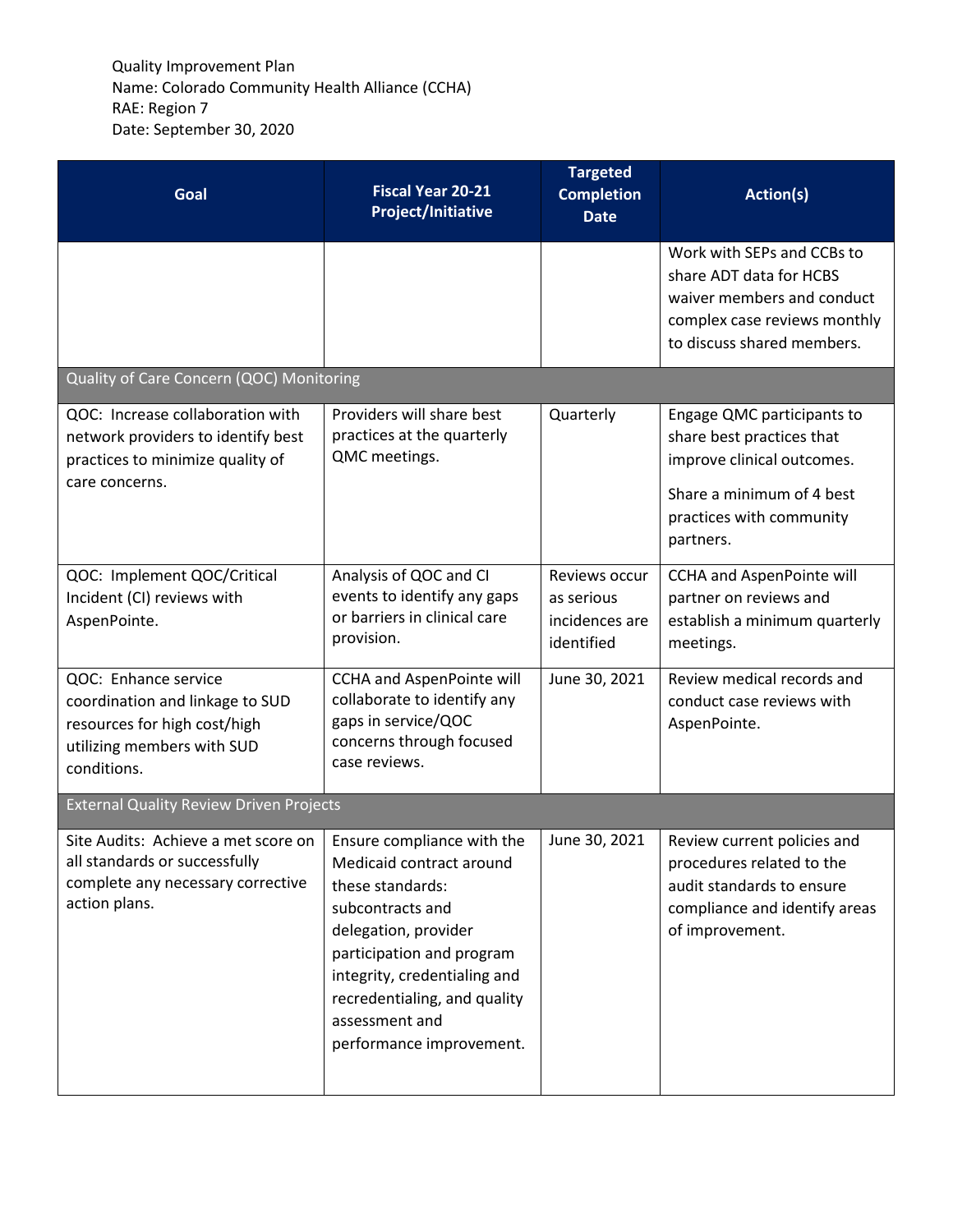| Goal                                                                                                                                                                                               | <b>Fiscal Year 20-21</b><br><b>Project/Initiative</b>                                                                     | <b>Targeted</b><br><b>Completion</b><br><b>Date</b> | <b>Action(s)</b>                                                                                                                                                                                                                                                                                                                                                     |
|----------------------------------------------------------------------------------------------------------------------------------------------------------------------------------------------------|---------------------------------------------------------------------------------------------------------------------------|-----------------------------------------------------|----------------------------------------------------------------------------------------------------------------------------------------------------------------------------------------------------------------------------------------------------------------------------------------------------------------------------------------------------------------------|
| Internal Advisory Committees and Learning Collaborative Strategies and Projects                                                                                                                    |                                                                                                                           |                                                     |                                                                                                                                                                                                                                                                                                                                                                      |
| PIAC: Continue to utilize Program<br><b>Improvement Advisory Committee</b><br>(PIAC) as a steering group to re-<br>invest funding to support<br>community programs and meet<br>CCHA's focus areas. | Continue to implement the<br>Community Incentive<br>Program application process<br>through the voting<br>committee.       | December 31,<br>2020                                | Facilitate process established<br>to reinvest funds.<br>Educate new voting members<br>on the process.<br>Monitor current programs<br>being funded to ensure quality<br>outcomes and members needs<br>are being met.<br>Disseminate funds through the<br>application process.<br>Continue to refine process for<br>awardees to report out to the<br>PIAC on progress. |
| PIAC: Utilize feedback from PIAC to<br>enhance services provided and<br>increase access to care.                                                                                                   | Provide data to the<br>committee around CCHA<br>KPIs, BH incentives as well<br>as common trends for high<br>cost members. | Quarterly                                           | Receive feedback from<br>committee on barriers to<br>accessing care at the right level<br>specifically through virtual<br>platforms.<br>Prioritize barriers based on<br>feedback from the committee<br>and identify strategies to<br>minimize challenges to<br>accessing care.                                                                                       |
| PIAC: Expand engagement<br>opportunities for increased<br>attendance via a virtual platform at<br>PIAC.                                                                                            | Identify ways to continue to<br>engage stakeholders and<br><b>Health First Colorado</b><br>members.                       | Quarterly                                           | Collaboration with the MAC<br>coordinator to recruit more<br>members as well as identify a<br>member that is interested in<br>attending State MAC meetings.<br>Utilize community liaisons to<br>share PIAC meeting<br>information with entities that<br>have not attended PIAC.                                                                                      |